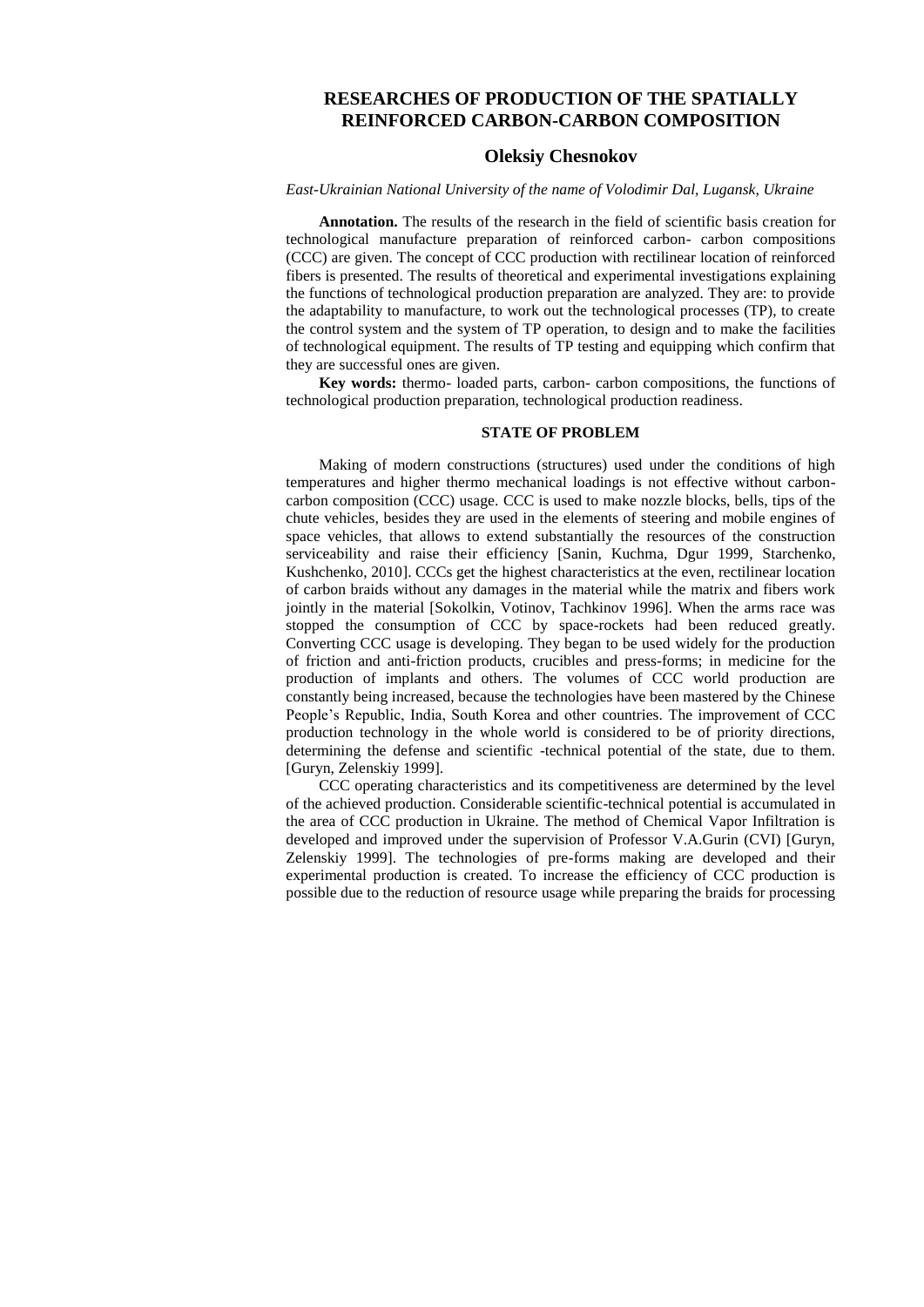and making pre-forms, upgrading CVI pre-forms. To provide technological readiness of CCC production it is necessary to create scientific base of technological pre-production and their realization, and it is an important scientific-engineering problem [Chesnokov, Gaydachuk, Potapov, Guryn 2008].

### **CONCEPTION OF PRODUCTION**

A part and CCC is made simultaneously. Stabilization of part properties is possible only at steady operation of all TP for CCC making that allows to reduce the safety margin of parts and the product weight in the whole. To provide TP stability the requirements to every TP must be determined and their interconnection must be found out.

In spite of the variety of CCC production methods [Sokolkin, Votinov, Tachkinov 1996] the following order of TP is obligatory: the preparation of carbon braids to process them into pre-forms; making of pre-forms; satiation of the pre-forms with matrix carbon; machining. To prepare manufacturing process for CCC production the functions of technological production preparation are realized on the basis of scientifically-grounded approaches. They include: the provision of construction technology, the development of TP; planning and making of technological equipment facilities; control and operate of TP.

The concept of CCC production includes the followings principles:

- The application of present production base of highly-productive CVL method.

- The provision of favourable conditions to perform every TP of CCC making on the basis of technological criteria determination for every TP.

- The application of technological methods to increase the pre-forms gaspenetrability, keeping the location linearity and uniformity of reinforcing fibers.

- Complex automation of production processes and TP control.

- The application of resource-saving technologies, allowing to achieve the level of waste less production.

### **PROVIDING OF ADAPTABILITY TO MANUFACTURE**

For the estimation of technological rationality the quality vector of output characteristics for the production objects is applied:

$$
K_i = (K_{i,1}, K_{i,2}, ..., K_{i,j}),
$$
 (1)

where:  $K_{i,1}$ , ...,  $K_{i,j}$  are private qualitative characteristics after I TP.

Such characteristics as durable, geometrical and the others received by the measurement are used as private characteristics of the production objects. The complete list of measurable characteristics is given in the specifications for TP performance.

It is necessary to use unification of principles, to develop efficient TP with a high indication of production flexibility while designing parts made of CCC and developing TP. Indications of adaptability to manufacture also refer to the parameters of construction rationality and TP. To find out the indexes which fully reflect the achievement of optimum expenses to produce such parts is only possible on the basis of a technological cycle analysis of their production. To optimize the technological cycle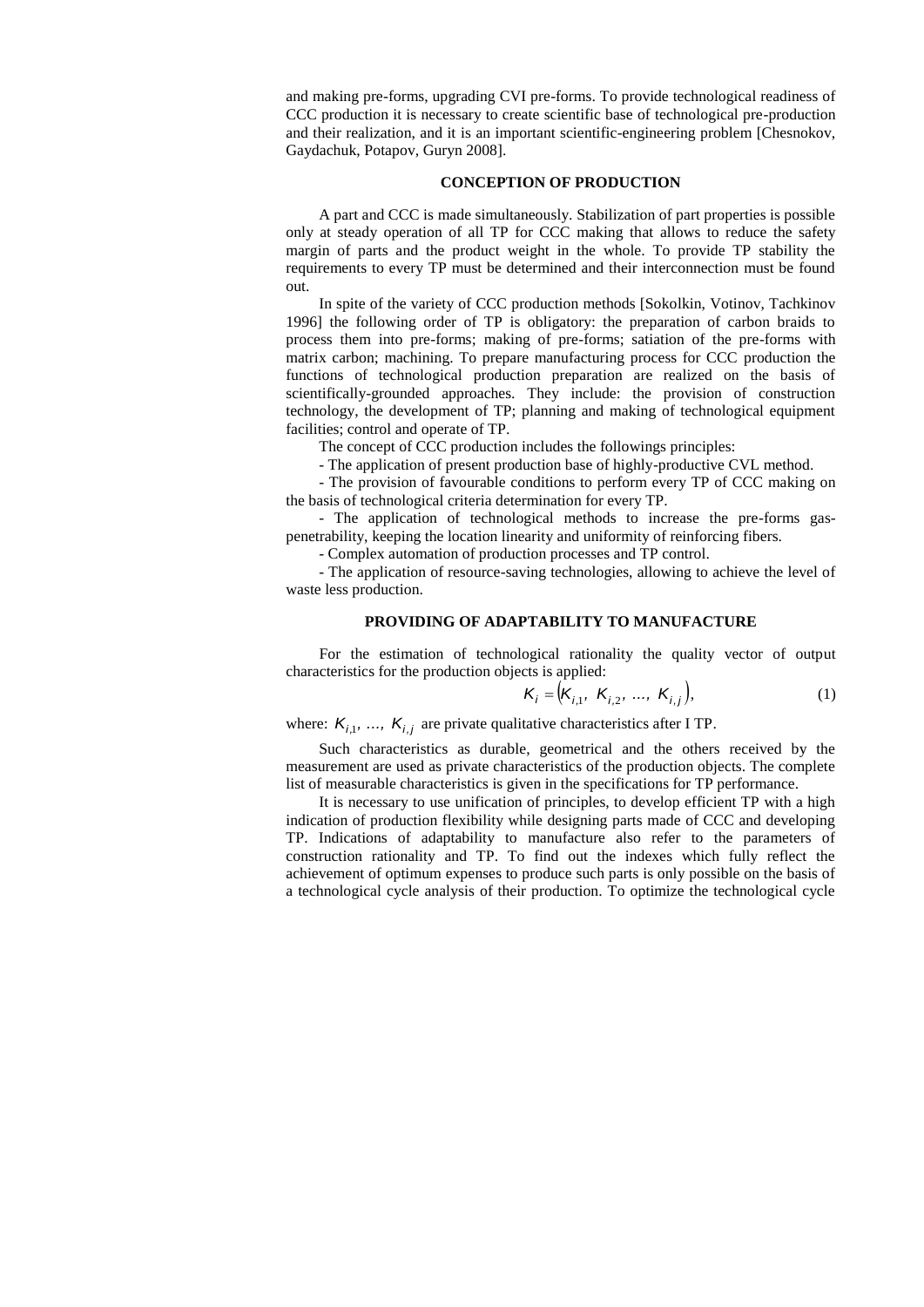the model covering all stages of CCC parts making is built, and classification of models according to the part levels is made. [Chesnokov 2010]. TP models are interdependent. The analysis of TP interdependence for CCC parts making is done. [Chesnokov 2010]. The initial parameters of processes, the factors influencing the TP motion and the output parameters are revealed. The requirements to TP stability are determined, from which the indexes of adaptability to manufacture are received.

The models of bars strong interaction while assembling and under pressure test are the models of TP stage which connect the bars characteristics and the stability of automated pre-forms assembling. [Chesnokov 2010]. The behavior of bars interaction depends on the correlation of attended bars diameters (vertical  $d_B$  and horizontal  $d_C$ )

and the step of vertical bars *t* location, measured perpendicular to the given bar [Chesnokov 2009]. Mating with tension results the bars deformation, which gives the bar curve axis and section deformation. The curvature of bar axis is determined taking into account the displacement of contiguous cross section relatively to each other, and the contact deformation is determined examining the contact of cylindrical bodies made of the same material. Tension is fully compensated by the sum of deformations:

$$
\frac{(d_B + d_\Gamma) - t}{2} = \frac{5P_iH_B^3}{6\pi d_B^4 E_\mathbf{e}} \left(1 + \frac{9d_B^2 k_\mathbf{G}}{2H_B^2}\right) + n_\delta \frac{1}{2} \sqrt[3]{\frac{36\left(1 - \mu_n^2\right)^2 (d_B + d_\Gamma)}{E_n^2 d_B d_\Gamma}} P_i^2 \tag{2}
$$

where:  $P_i$  – is the force of bars interaction;  $H_B$  – is the height till the guiding plate;  $E_{\rm g}$ ,  $E_{\rm n}$  – are the modules of bars pressure lengthwise and transverse the fibers;  $\mu_{\rm n}$  – is Poisson coefficient of transverse fibers;  $k_G$  – is a relativity coefficient of module

characteristics for the examined material  $k_G = \frac{-\epsilon}{G}$  $k_{G} = \frac{E_{\rm g}}{G}$ .

Equation (2) after transformations to the cubic kind is solved relatively  $P_i$  for bars interaction at  $d = d<sub>l</sub> = d$  using of Kardano formula. In a general view the function of bar interaction forces can be presented as:

$$
P_i = f(d; H_B; t; E_e; E_n; k_G).
$$
\n(3)

Efforts of different directions received by bars while assembling of pre-forms and the conditions of durability depending on the type of receiving loading are determined. Bars strength must correspond to the followings conditions:

$$
[\sigma_{\mathbf{e}}] \ge \sigma_{\mathbf{e}} = \frac{4N}{\pi d^2}; \qquad [E_{\mathbf{e}}] \ge E_{\mathbf{e}} = \frac{P_i(3H_{\mathbf{e}}^2 + \pi^3 k_{\mathbf{G}} d^2)}{3d^4}, \tag{4}
$$

where:  $N -$  is squeezing force, acting to the bar;  $\left[\sigma_{\mathbf{g}}\right]$ ,  $\left[\mathcal{E}_{\mathbf{g}}\right]$  are maximum values of a parameter.

It is determined that at a single bar the resistance effort of the bar penetration into the pre-form is considerably less than in a layer. It is noted that it is impossible to use bars as a layer while having a tension in bars mating. [Chesnokov 2008].

The bars loading conditions during the pre-forms assembling are considered to determine objectively the bars strength characteristics. The force *Pуст* for the separation  $P_p$  is determined on the basis of bars tests for their stability. Their efficient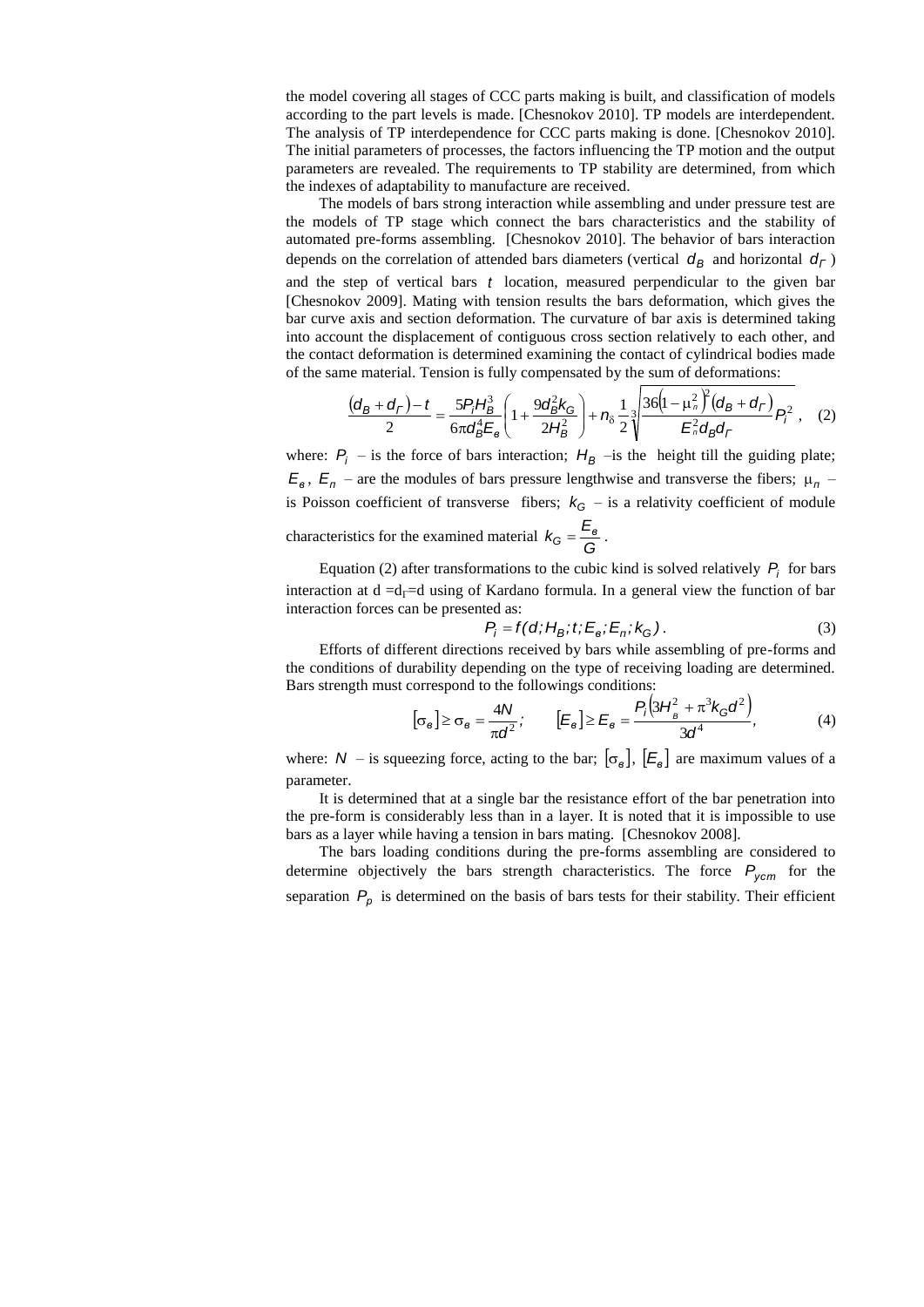characteristics module Yunga  $E_8^3$  and strength limit  $\sigma_B^3$  which are used in calculations as maximum values taking into account the coefficient of margin of safety are determined from the conditions of bars loading.[Chesnokov 2010].

The model of gas penetration reveals the connection of pre-forms parameters and TP and their making with efficient of CVI. [Chesnokov 2010].

The opened porosity is the important index of efficient satiation. The cavities connected between each other by means of ducts are appeared in the pre-forms between reinforcing materials. The form and sizes of ducts depend on the type of pre-forms and the forms of reinforcing material. Pores space figuratively is divided into transport and inter-fiber pores to determine the penetrability of different pre-forms. [Chesnokov 2009]. The reagent motion along the transport pores is described which is widely used in the theory of filtration using Darsi equation taking into account Klinkenberg effect. Gas motion along inter- fiber pores is described considering gas sliding along the walls of capillaries. The coefficients of penetrability for the reagent motion in inter- fibers are defined.

The parameters which reflect the change of gas penetrability through inte-fiber pores are determined on the basis of the analysis of received dependences and the coefficient of relative penetrability through inter- fiber pores, reflecting a change gaspenetrability while changing the structure or pre-forms parameters is introduced:

$$
k_{np} = \frac{1}{d} \left( \frac{1 - \varphi_{cm}}{\varphi_{cm}} \right)^2, \tag{5}
$$

where:  $\varphi_{cm}$  – is filling the bar with fiber.

To increase the pre-forms gas-penetrability it is offered to remove connecting preforms after assembling. [Chesnokov 2009]. In this case fibers occupy all free space, limited by fibers of different directions. Such a state is called a free form. If the shape of a section is changing the filling of the bar with a fiber is changing too. The changing into a free shape of a bar section influences the coefficient of relative pre-forms penetrability and it confirms that it is necessary to remove binders from bars after preforms assembling. It is impossible to remove earlier applied binders and that's why on the basis of the analysis of substance chemical composition and its usage as binder, oxygen has been chosen which hasn't been used as a binder for Km before.

As a result special indexes of adaptability to manufacture reflecting TP stability and the suitability of a received semifineshed item for steady operation of subsequent TP for CCC making are determined additionally to the indexes of adaptability to manufacture, recommended by GOST 14.205-83 Chesnokov 2009].

### **DEVELOPMENT OF TECHNOLOGICAL PROCESSES**

TP structure and the requirements to the technological stages of bars examining for carbohydrate binders are grounded in the paper. [Chesnokov 2010]. The processes taking place at TP stages are studied to find the best parameters for bars making; the model covering the whole TP for bars making and pre-forms assembling is made. [Chesnokov 2010].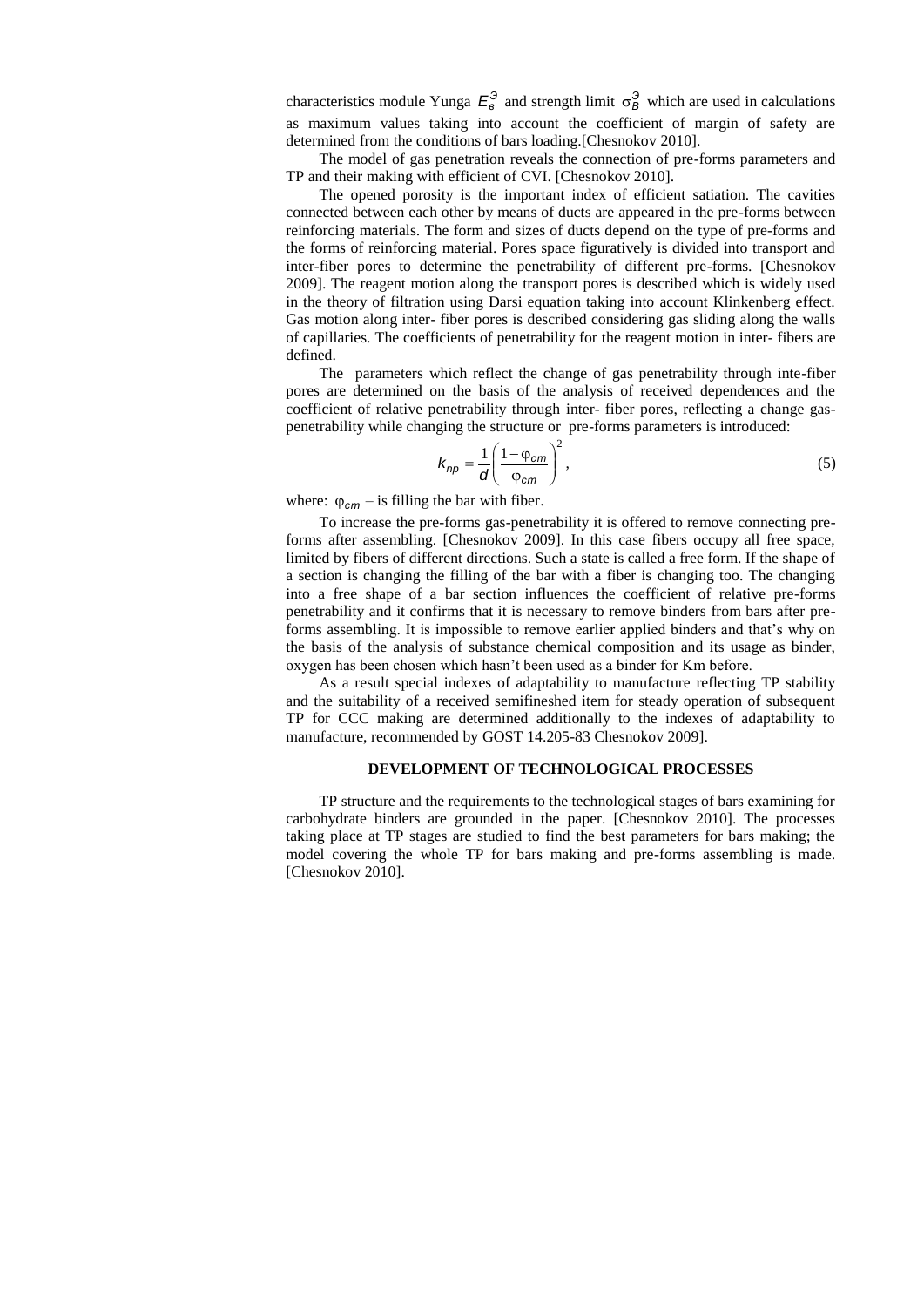At the stage of impregnation-pressing the impregnated braid is presented as a capillary-porous body in the inner part of which the liquid filtration occurs. The dependence of maximum pressure in a semi finished product at pressing from the parameters of process is received. The influence of an angle of a die input cone and the semi finished product on the relative parameter of maximum pressure in a die and on the motion resistance through a die is determined by a great number of models. [Chesnokov 2010]. Single-factor experimental researches of the stage [Chesnokov 2010] defined the degree of technological parameters influence on the impregnation quality which was estimated by the applied binder mass. As a result main significant factors of this stage such as impregnation pressure and the binder concentration are determined during the experiment.

The process of drying is investigated to find a rational mode of heat transfer. The mechanism of binder motion while drying the semi finished product depending on the temperature gradient directions and moisture content is determined. To increase the bar monolithic nature and the drying processes intensification the efficiency of warming-up inside part of the semi product by means of electric current is grounded. [Chesnokov 2010] The blowing with heated air is used to remove efficiently the moisture from the surface. The experimental research of the drying stage allowed to define the range of the applied energy. It is possible to operate the binder distribution along the bar section by tension (stage factor), applied to the carbon braid.

At the stage of shaping binder redistribution relatively to fibers which are in the inner part of the semi product occurs in a die input cone. For calculations the binder is a viscous plastic system and is described by Shvedov-Bingama generalized equation. The semi product motion resistance through a forming die consists of overcoming shaping pressure, lateral side friction and tripping forces [Chesnokov 2009]. As a result of preliminary single-factor experiments the rational location of forming dies and basic significant factors of this stage such as a diameter and a number of forming dies are determined. [Chesnokov 2009]. Application of the «cascade» shaping by dies with a less diameter allows to reduce the fibers damage and stabilize the bar diameter.

As a result of the researches of the broach stage the influence of broach method on the ellipse and bars axis curvature is determined. [Chesnokov 2008].The binder broach at all technological stages is recommended to be performed with the help of a drive bobbin the diameter of which is 4 m. Received bar ellipse is to 0,03 mm and axis curvature is done by casual factors, namely by oscillation of braids tension and their location along the bar section.

To receive the model covering all TP of bars making and reflecting interconnection of TP stages of TP, the planned multivariable experiment is made. As a result of preliminary researches five key factors were determined and according to the experiment plan the range of varying was divided into four levels. Sixteen different factor combinations have been repeated three times, the order of experiments making was determined by the table of random numbers. During the experiments the followings response parameters were controlled: the bar diameter, the bar stability and stratification, the binder mass in a bar, the semi product motion resistance through spring-tongue and pilchard die. Results are processed by the mathematical statistics methods, the regression equations are received, designing response factors are found out.[Chesnokov 2010].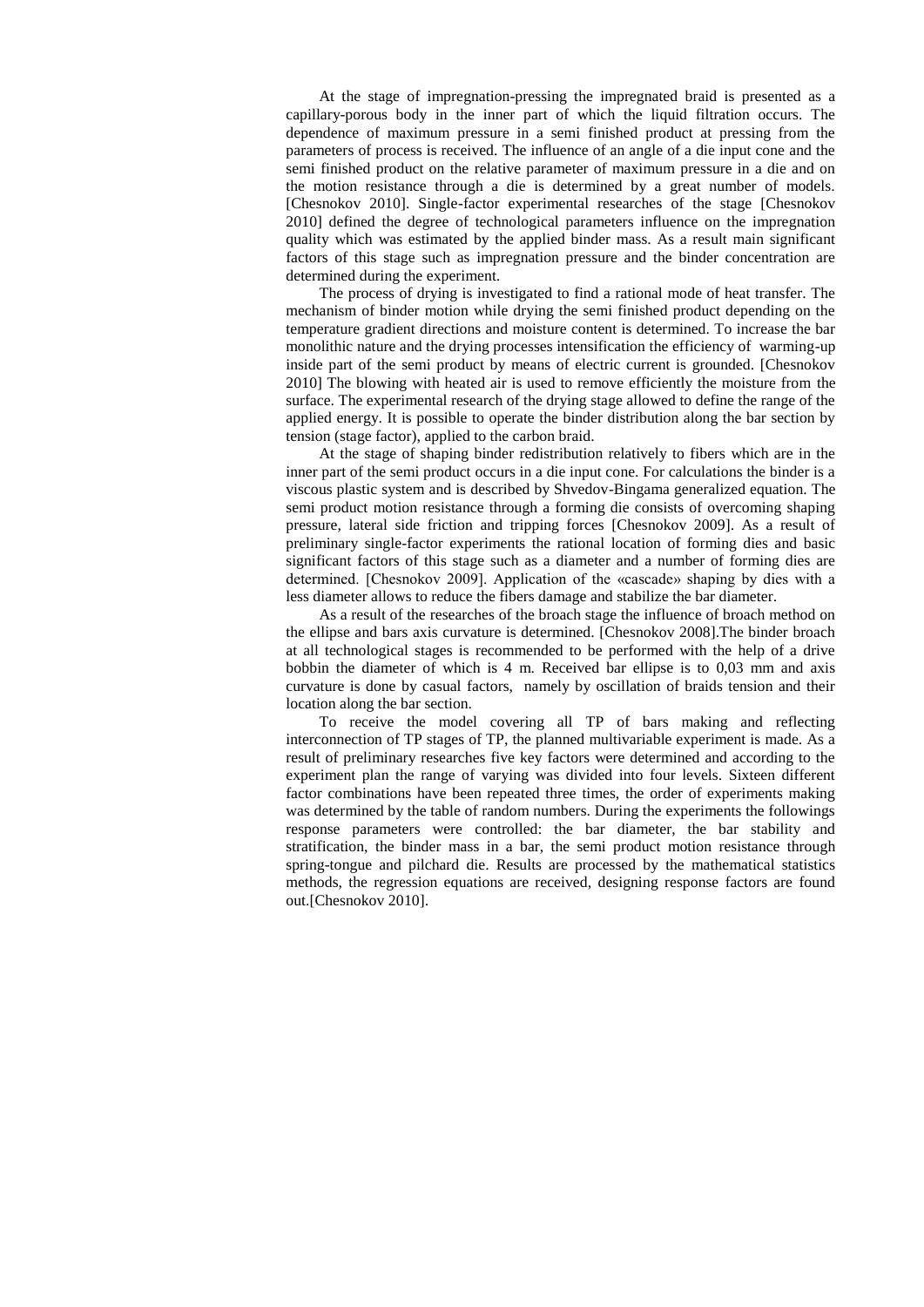The TP model of bars making is included into the model of CCC parts making as a structural module. The TP optimization of bars making is performed taking into account the TP interconnection of CCC making. [Chesnokov 2010]. Geometrical and strength characteristics of bars influence the forced parameters of pre-forms automatic assembling and its stability. The objective function of optimization was to increase the minimum coefficient of bar margin of safety at pre-forms assembling. Optimization results are presented in [Chesnokov 2010]. Using the accepted values of the varied factors the bars parameters and pre-forms assembling are calculated. Having received minimum coefficient of bar margin of safety 22 it provides the stability of pre-form assembling. The results of conducted researches give scientific bases to develop TP for braids preparation to be assembled with the guaranteed providing of the given technological characteristics; the methods of quality control for the braids preparation are developed.

The pre-forms assembling is executed by two operations: the installation of vertical bars into the guide plates and the piling of horizontal bars layers, the structure of operations execution is defined. The installation of vertical bars is carried out by bars replacement on a vibrating plate into the holes and after hitting into them they move along them. The piling of horizontal bars layers consists of feeding the bar by rollers along the guide between the rows of vertical bars at a given depth and its trimming. Having chosen the set of bar layers the pressure test and the pre-forms turn is performed; the set of layers is done according to a given height.

To learn the mechanism of bars motion on a vibrating surface and to find out the rational vibration parameters the motion of massive bars depending on the vibration direction and intensity is described. [Chesnokov 2009]. The dependences are experimentally confirmed; almost 100% of braid filling by bars under the action of vibration is received.

The results of complex tension researches, arising at the stage of a bar feeding while piling horizontal layers [Chesnokov 2008], allowed to define the nature of bar interaction with rollers and the parameters of a feeding device; the bar behavior in a guide and critical force of a bar stability loss is defined. The force parameters of a bar feeding into a pre-form from the depth of introduction and the distance to the guide plate are experimentally investigated. Results having been received earlier refer to the theoretical dependences of bars interconnection quite well. [Chesnokov 2009, Chesnokov 2008]. The parameters of a feeding device are defined.

Researches of pressure-test force parameters of horizontal bar layers are conducted for pre-forms of structure 4D-l; the effort dependence of pressure test from the given step of layers piling and the pre-forms size are defined. The parameters of knot pressure test are determined.

If it is necessary pre-forms bar trimming is executed but with minimum damage of a bar butt end. The frequent trimming of high-modulus fibers results the rapid wear of a cutting edge. The researches influenced the angle and the cutting tool type on the tool durability and on the bar butt end deformation haves been made. [Chesnokov 2009]. Design execution of a knot and tool angels is determined; tool durability is increased by 4 times.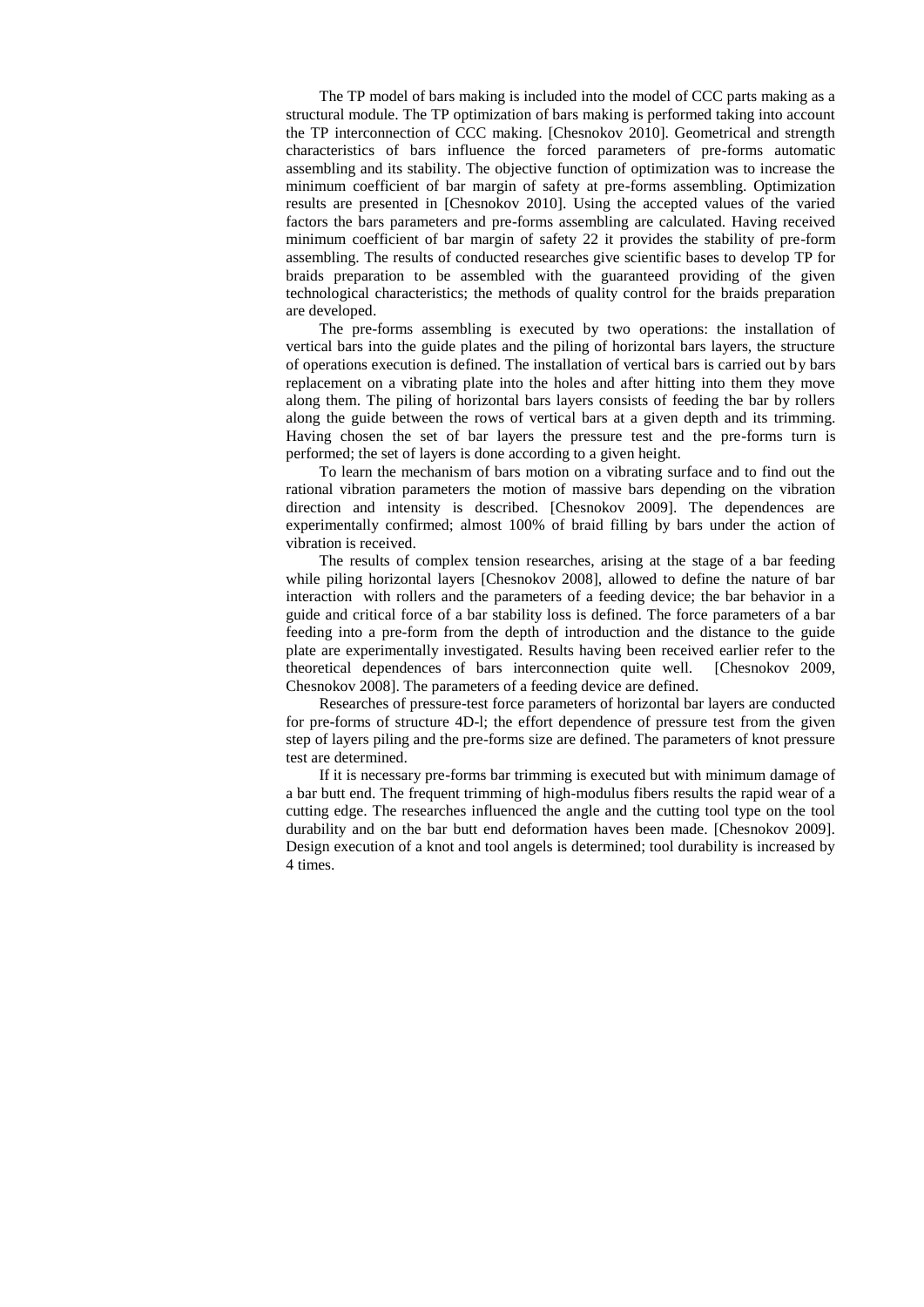### **CONTROL AND OPERATION OF TECHNOLOGICAL PROCESSES**

A model of functionally-technological interconnection of the pultrusion installation knots and technological stages allowing to define the controlled parameters and the location of control sensors is developed. Automatic TP control system taking into consideration time delay during which a semi product moves to the next stage is developed. The algorithms of TP adjustment are received [Chesnokov 2009].

The system of the installation placement and its interconnected coordinates which are used to pile the layers of horizontal bars is developed. The algorithms and dependences are received to calculate the co-ordinates of supporting points of a feeding device. A kinematical scheme of installation is developed. The installation system to operate and control knots is developed [Chesnokov 2009].

The system to control products at the production stages according to the data of assembly line and selective choice allows to signal that it is necessary to conduct TP and the knots states parameters monitoring.

The analysis of methods of CCC parts test for nozzle confirmed the high cost of natural tests conducting and their harmful ecological consequences. The results of comparisons of CCC samples test conditions working with high temperature plasma nozzle confirm that it is possible to use plasma for comparative tests.

#### **DEVELOPMENT OF FACILITIES OF TECHNOLOGICAL EQUIPMENT**

On the basis of operation analyzed results ofbraids preparation and pre-forms making basic principles of technological equipment facilities planning are defined. Special attention is paid to provide rational parameters and stability of the technological stages, to minimize the production costs. The indicated principles are realized by module arrangement of equipment, by complex approach to automation and operation of technological equipment.

Setting up braids preparation for processing with pultrusion has a module arrangement; New knots structures providing the technological modes are developed. Technological possibilities of the installation cover the bars of all sizes. The installation productivity while making the basic dimension-type of bars  $\varnothing$ 1,19<sup> $+0,03$ </sup> mm (on the basis of braid three additions of UKN-5000) is 2,0 m/min, that allow to produce bars 860 gr/hour.

Facilities of technological equipment are designed for pre-forms making, including the equipment with vertical bars setting and with setting up layers piling of horizontal bars. The equipment is aimed at cored pre-forms making with sizes not exceeding external  $\emptyset$ 530 mm, the hole is  $\emptyset$ 245 mm and the height is to 350 mm.

To increase the productivity while setting up the layers piling of horizontal bars two independent knots for bar feeding are placed. High accuracy of placement and bar feeding is achieved using the foot-pace drives. The developed scheme of installation operation is realized with the use of a micro-processor system of drives control. Software and installation control system allowing to introduce framework parameters to pass to the process of pre-forms making of another dimension-type or form are developed. The equipment is aimed at the CCC mass production.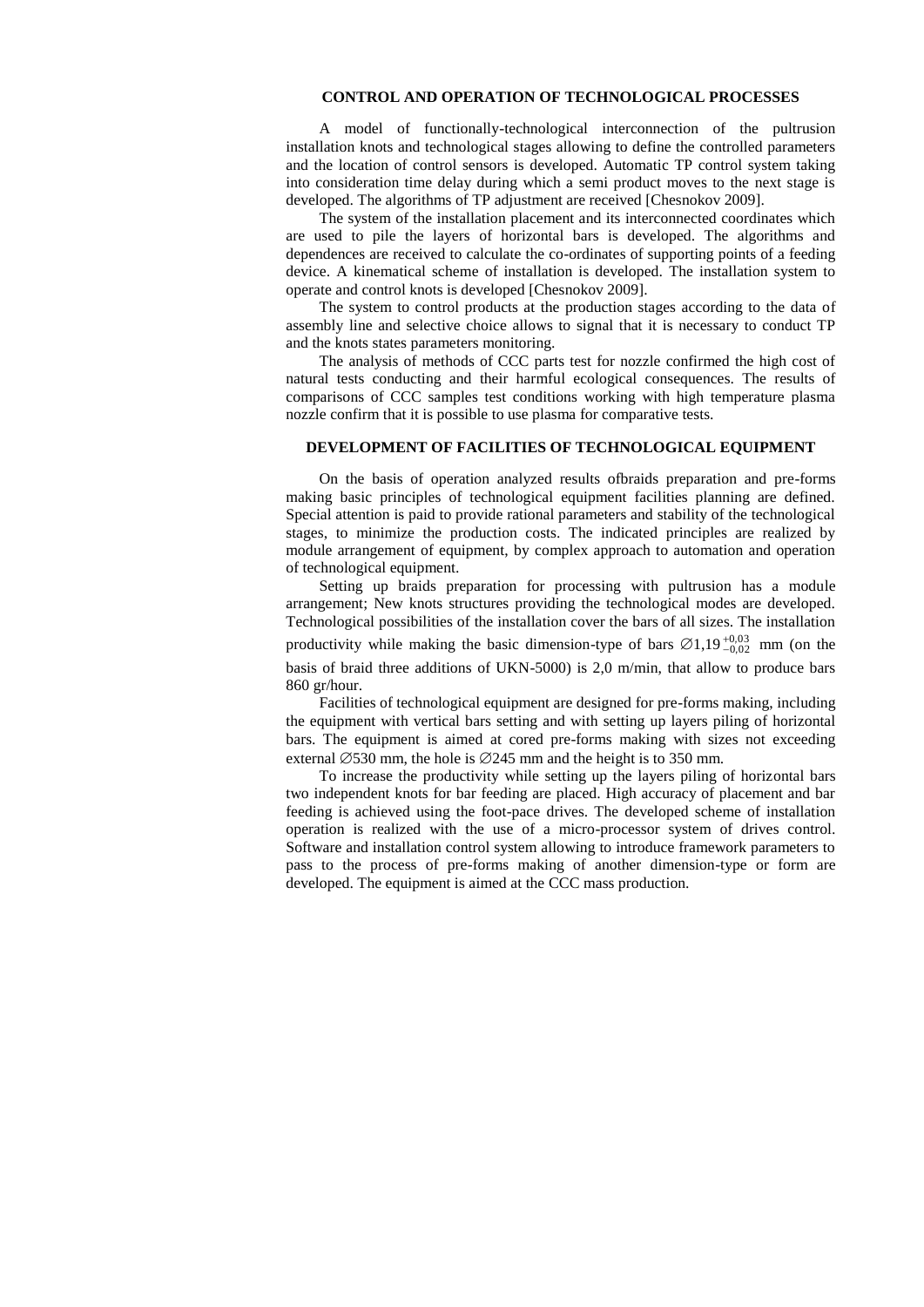Using the equipment with vertical bars setting by vibration allows to reduce time for operation comparing with a manual method by 64 times. The labour intensivety of layers piling of horizontal bars of indicated dimension-type of pre-forms was 240 people /hour that by 6 times less than comparing with the manual assembling. Received pre-forms (Fig.1) are suitable for a CVI compression.



Fig. 1. A model is of ring (after treatment) and cylindrical pre-forms

#### **CONCLUSIONS**

The result of the executed work on creation of scientific bases for technological pre-production of CCC reinforcing fibers is given. As a result the conception of CCC production based on the application of CVI performs is developed; the interconnection of TP models for CCC making is classified and found out. Characteristics of TP stability are found out and on their basis the indexes of adaptability to manufacture are determined; the technological stages of bars making are investigated, the TP models with the purpose to increase TP stability are received and optimized. The requirements are systematized and the methods to calculate the knots of technological equipment are determined; the principles of TP automation for braids preparation and pre-forms assembling, algorithms and software are worked out; principles are developed and facilities of technological equipment are worked out. All this allowed to improve the engineering-economical indexes of CCC making. While producing bars and pre-forms the specific consumption of material is reduced to the level of waste less production, the economy of carbon braid producing pre-form of maximum size is 18, 6 kg. The time which is necessary to make a pre-form is cut by 3, 9 times (by 1100 hours).

#### **REFERENCES**

- *1. Chesnokov O.V., Gaydachuk A.v., Potapov A.M., Guryn I.V., 2008. Prospects to improve thef quality of carbon-carbon composition materials. Aerospace technique and technology. Part 6 (53). P. 21–24.*
- *2. Chesnokov O.V., 2010.: The model of technological interposes of making the cored reinforcing frameworks communication. Aerospace technique and technology. Part 1 (68). P. 16–21.*
- *3. Chesnokov O.V., 2009.: Design of process of interconnection of bars at assembling of reinforcing frameworks. Aerospace technique and technology. Part 2 (55). P. 27–31.*
- *4. Chesnokov O.V., 2008.: To the question of automation of the cored reinforcing frameworks assembling. Herald DSMA. № 6 (124). Part 2. P. 126–130.*
- *5. Chesnokov O.V., 2010.: Determination of effective bars descriptions for the automated assembling of reinforcing frameworks. Questions of planning and production of aircraft structures. Part 1 (61). P. 68–73.*
- *6. Chesnokov O.V., 2009.: Permeability by the reagent of spatial reinforcing structures at a*